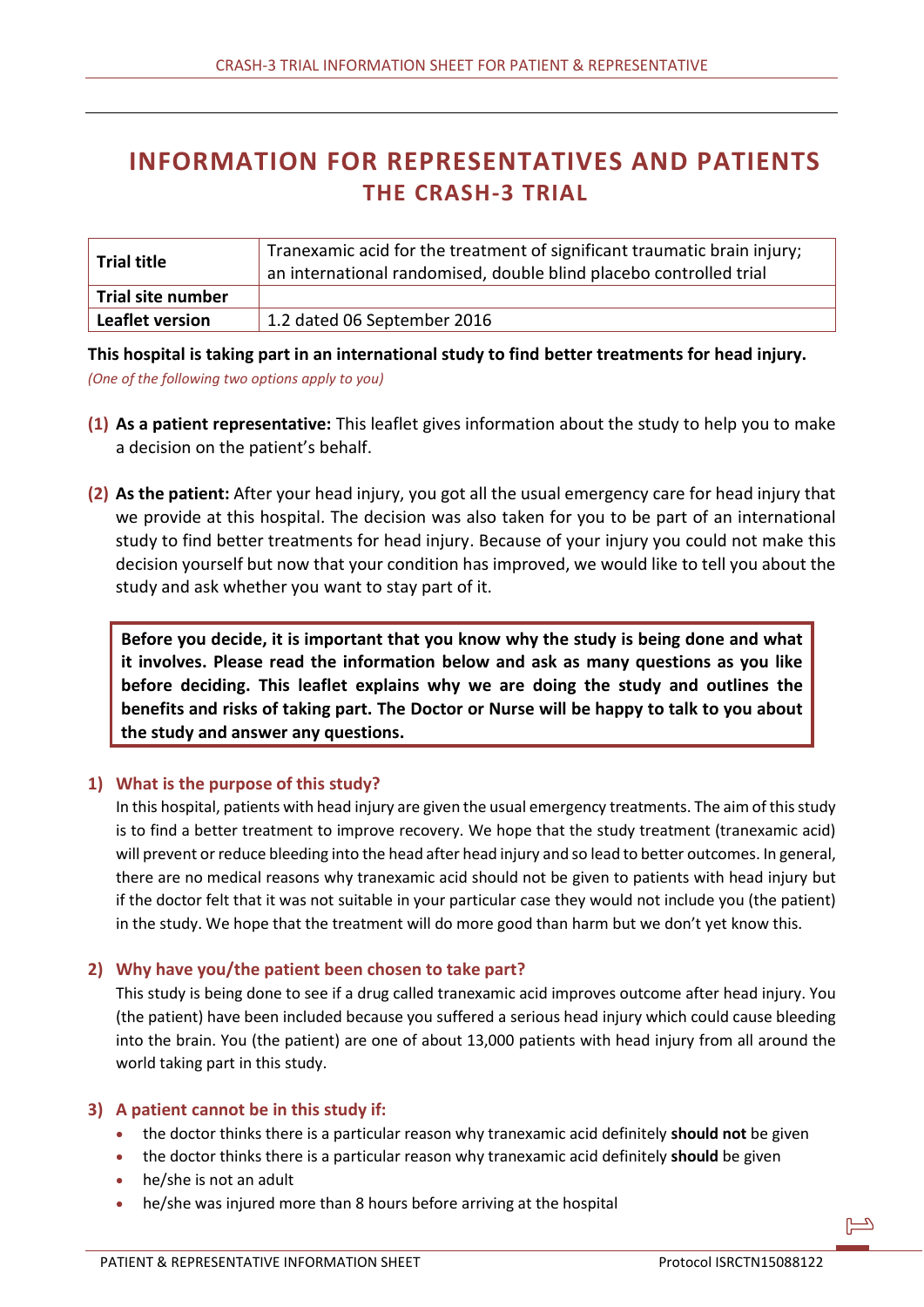## **4) What does taking part in this study involve?**

All the usual emergency treatments for head injury are given. We do not know whether giving tranexamic acid on top of all the other treatments will help or not, so half the patients in the study will get tranexamic acid and the other half will get a placebo (dummy treatment). The treatment will be/was given over a period of eight hours. The choice of what to give (active treatment or dummy treatment) is made randomly (like a lottery), and you/the patient will have an equal chance of receiving either one. The doctors looking after you/the patient do not know whether you/the patient received tranexamic acid or the dummy medicine. You/the patient will not need to undergo any extra tests or spend any extra time in hospital as a result of taking part in this study. The study treatment is free.

#### **5) What are the possible risks of being in the study?**

Tranexamic acid is not a new drug. It has been used for years to reduce bleeding after operations and more recently to treat other types of serious injury. It works by stopping the breakdown of the blood clots which are needed to control bleeding. Studies have shown that it does not cause unwanted clotting and there are no serious side effects with short term use. However, the doctor will monitor you/the patient closely and will report to the study organisers if there are any unexpected problems.

## **6) What are the possible benefits of being in the study?**

We hope that tranexamic acid will help reduce bleeding into the head after head injury, which is a common cause of death and disability after head injury. The knowledge that we gain from this study will help people with similar injuries in the future.

## **7) What if I don't want to be a part of this study anymore?**

You can always withdraw from the study at any time. You just need to say for example *"I've decided I don't want to be in this study now"*. We hope that you will let us use information about how you/the patient got on, but if you do not want us to use it please tell the doctor.

# **8) Will the information you collect be kept private?**

All information about you/the patient and the injury will be kept private. The only people allowed to look at the information will be the doctors running the study and the staff at the Trial Coordinating Centre at LSHTM (University of London) and the regulatory authorities who check that the study is being carried out correctly. Your doctor will send brief details about you/the patient to the Trial Coordinating Centre at LSHTM. Personal information will be used in strict confidence by the people working on the study and will not be released under any circumstance. We will publish the results of the study in a medical journal so that other doctors can benefit from the knowledge, but your/the patient's personal information will not be included and there will be no way that you/the patient can be identified. Data with no personal information attached will be made available for use by other researchers and the public.

The Trial Coordinating Centre may want to collect or copy some trial documents which will have your name and will include the signed Consent Form. This will help them to ensure that the trial is being carried out correctly.

## **9) Who can you/the patient contact about any questions or problems?**

If you have any questions or concerns about any aspect of this study, you should ask to speak with the study doctors who will do their best to answer your questions. The doctor named below is in charge of this study at this hospital. You can contact the doctor as follows:

Name